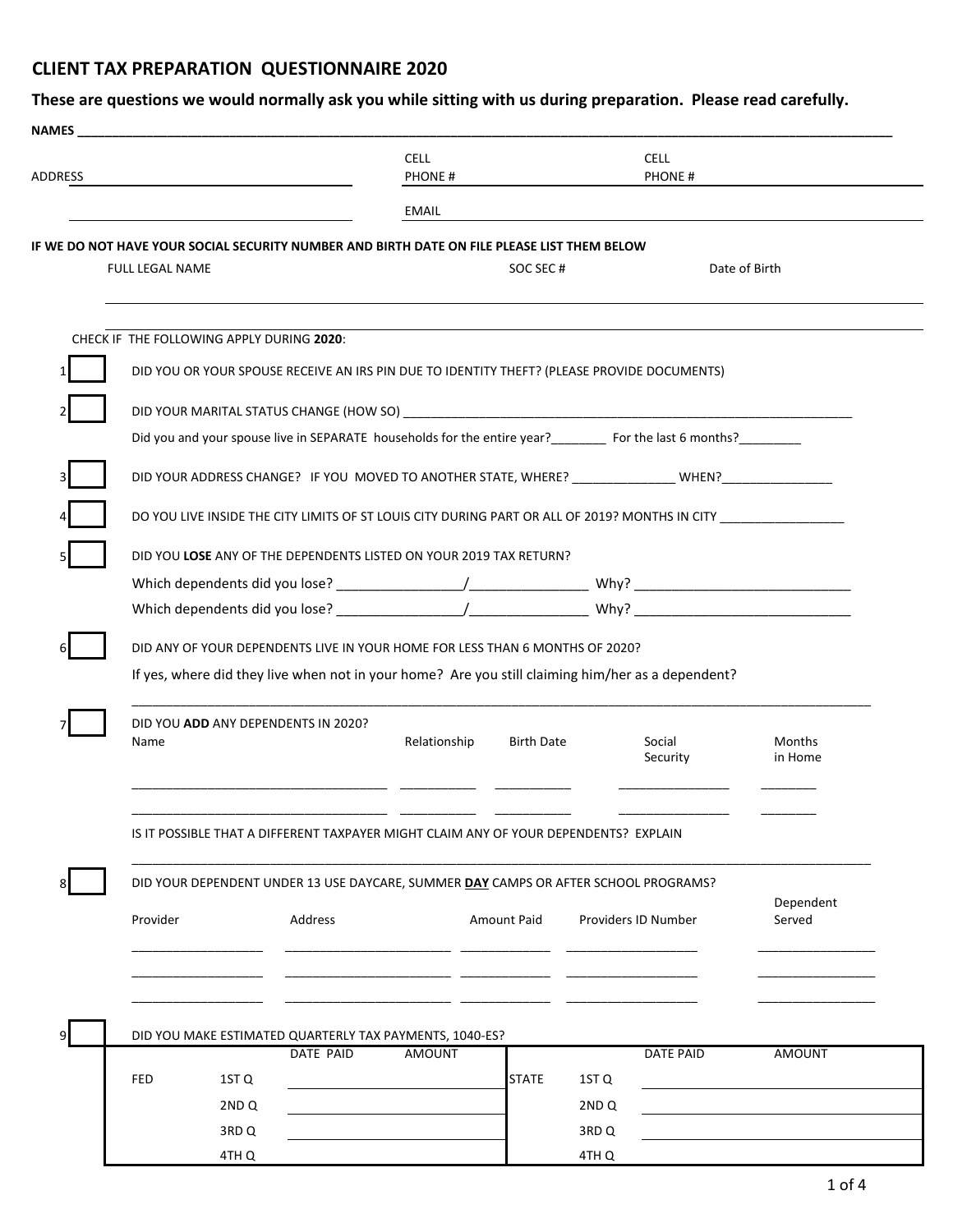| DID YOU WITHDRAW MONEY FROM A PENSION PLAN, 401(K), OR IRA?<br>IRA__________ROTH IRA_____________SIMPLE _____________SEP__________403B______457________OTHER____<br>401K and the set of the set of the set of the set of the set of the set of the set of the set of the set of th |      |      |  |                                            |
|------------------------------------------------------------------------------------------------------------------------------------------------------------------------------------------------------------------------------------------------------------------------------------|------|------|--|--------------------------------------------|
| Be sure to enclose all of the 1099R forms.                                                                                                                                                                                                                                         |      |      |  |                                            |
| WAS THE WITHDRAWAL FROM THE IRA/RETIREMENT PLAN TAKEN BECAUSE COVID HAD A FINANCIAL IMPACT ON YOU?<br>To be exempt from the early withdrawal penalty, you must have been affected by the virus.                                                                                    |      |      |  |                                            |
| DO YOU INTEND TO PAY PART OR ALL OF THE IRA/RETIREMENT WITHDRAWAL AMOUNT BACK INTO A QUALIFIED PLAN<br>WITHIN 3 YEARS? Explain                                                                                                                                                     |      |      |  |                                            |
| DID YOU RECEIVE OR PAY ALIMONY/MAINTENANCE? $\begin{array}{ccc} \xi & \mathcal{P} \end{array}$ /PER MONTH NUMBER OF MONTHS                                                                                                                                                         |      |      |  |                                            |
| DID YOU OR YOUR SPOUSE TAKE COLLEGE COURSES? PLEASE PROVIDE 1098-T. Spent on books & supplies \$<br>Did you receive any reimbursements from your employer or the governemnt? Explain                                                                                               |      |      |  |                                            |
| DID YOUR DEPENDENT GO TO COLLEGE/TRADE SCHOOLS? PLEASE PROVIDE 1098-T. Spent on books & supplies \$                                                                                                                                                                                |      |      |  |                                            |
| DID YOU CONTRIBUTE TO A 529 ACCOUNT (COLLEGE FUND)? \$                                                                                                                                                                                                                             |      |      |  |                                            |
| DID YOU SELL STOCKS/BONDS/MUTUAL FUNDS, OTHER THAN IN AN IRA, 401(K), OR PENSION FUND?                                                                                                                                                                                             |      |      |  |                                            |
| PLEASE PROVIDE SALE INFORMATION (INCLUDING ALL COST BASIS' FOR ALL TRANSACTION) (Broker 1099B)                                                                                                                                                                                     |      |      |  |                                            |
| DID YOU SHORT SALE A PROPERTY, FILE A BANKRUPTCY, OR HAD DEBT FORGIVEN? Explain                                                                                                                                                                                                    |      |      |  |                                            |
| IF YOU RECEIVED A 1099-A OR C PLEASE PROVIDE THOSE FORMS                                                                                                                                                                                                                           |      |      |  |                                            |
|                                                                                                                                                                                                                                                                                    |      |      |  |                                            |
| DID YOU PURCHASE REAL ESTATE?<br>Address                                                                                                                                                                                                                                           | Date | Cost |  | Type of Use (Rental? Vacation? Home? Etc.) |
| Provide Closing Statements for each purchase. (Also refered to as HUD-1 or ALTA statement)                                                                                                                                                                                         |      |      |  |                                            |
| DID YOU SELL REAL ESTATE?                                                                                                                                                                                                                                                          |      |      |  |                                            |
| Address                                                                                                                                                                                                                                                                            | Date | Cost |  | Type of Use (Rental? Vacation? Home? Etc.) |
| Provide Closing Statements for each sale. (Also refered to as HUD-1 or ALTA statement)                                                                                                                                                                                             |      |      |  |                                            |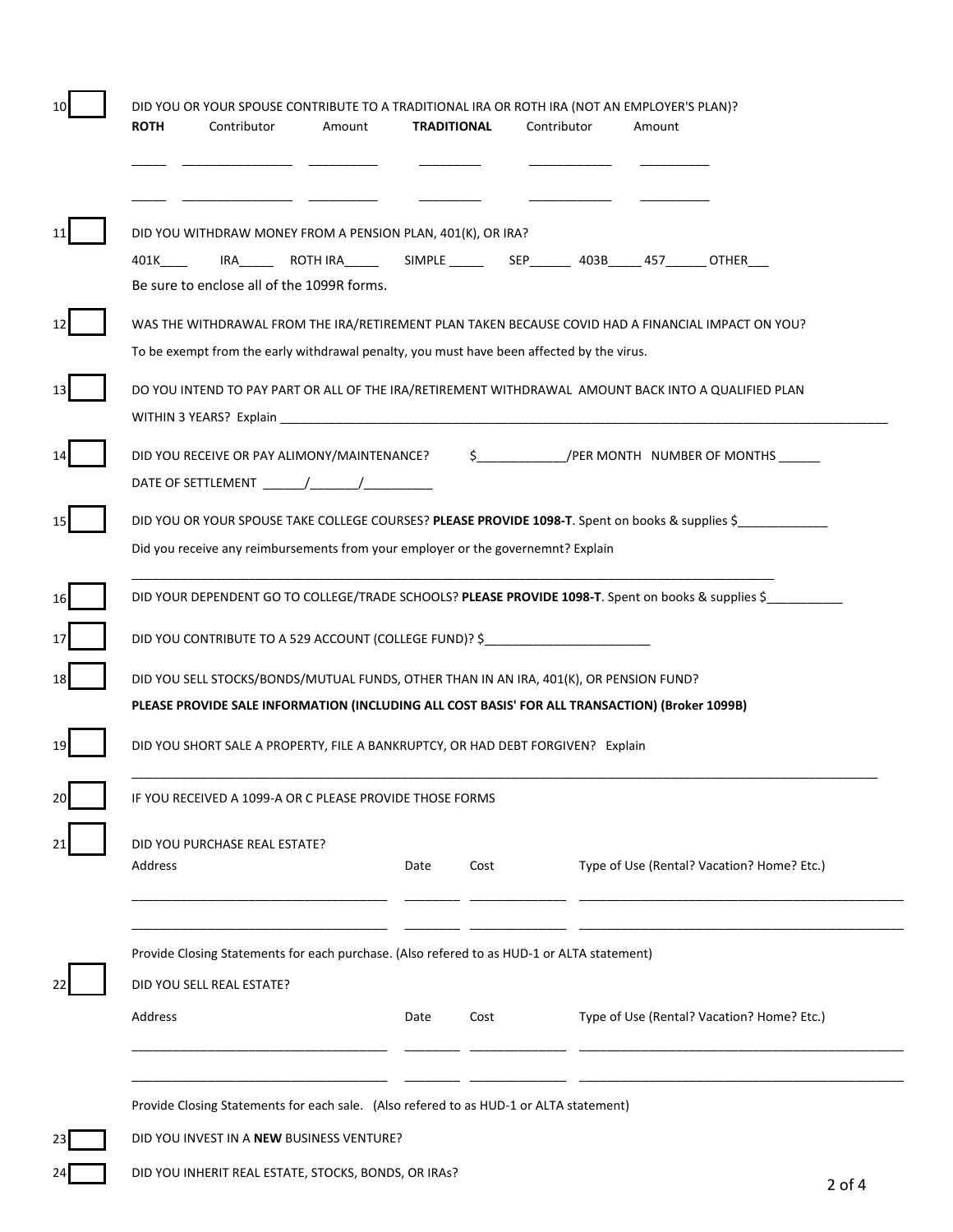| DID YOU HAVE A FOREIGN BANK OR INVESTMENT TYPE ACCOUNT DURING ANY TIME IN 2020?<br>DID THE TOTAL BALANCES OF ALL FOREIGN ACCOUNTS EQUAL OR EXCEED \$10,000 AT ANY TIME DURING THE YEAR?                                                                                                                                                                                                                               |  |  |  |  |
|-----------------------------------------------------------------------------------------------------------------------------------------------------------------------------------------------------------------------------------------------------------------------------------------------------------------------------------------------------------------------------------------------------------------------|--|--|--|--|
| DID YOU SELL OR USE E-CURRENCY TO MAKE PURCHASES? (FOR EXAMPLE, BITCOIN)<br>YOU ARE REQUIRED BY LAW TO REPORT THE GAINS FOLLOWING SIMILAR RULES FOR STOCK SALES.                                                                                                                                                                                                                                                      |  |  |  |  |
| IF YOU ARE OVER 70, DID YOU CONTRIBUTE TO A CHARITABLE ORGANIZATION DIRECTLY FROM AN IRA<br>ORGANIZATION<br><b>AMOUNT</b>                                                                                                                                                                                                                                                                                             |  |  |  |  |
| CONTRIBUTIONS TO CHARITY: MONETARY Checks & Cash \$<br>You are required to have records to prove contributions and letters from organizations for any contribution over \$250<br><b>CONTRIBUTIONS TO CHARITY: NONCASH</b><br>LIST THE ORGANIZATIONS YOU CONTRIBUTED TO AND THE VALUE YOU WOULD PLACE ON THE GOODS DONATED.<br>Date of Contribtution<br>Description of Goods<br><b>Estimated Value</b><br>Organization |  |  |  |  |
| Helpful sites for valuing items: check websites of Donation Calculator.Com or satruck.org/home/donation value guide<br>DID YOU INCUR UNREIMBURSED EXPENSES DOING CHARITABLE VOLUTEER WORK?<br>Total cost of goods, office supplies, travel, meeting expenses, etc. ______________________________                                                                                                                     |  |  |  |  |
| IF YOU PARTICIPATED IN THE AFFORDABLE CARE ACT (OBAMACARE) YOU MUST PROVIDE A FORM 1095-A.<br>You cannot file without this form.<br>MEDICAL EXPENSES (OTHER THAN MEDICAL INSURANCE) UNREIMBURSE BY INSURANCE OR HSA ______________<br>(Doctors, dentists, therapy, medical devices, home alterations, hospitals, medical travel,etc.)                                                                                 |  |  |  |  |
| TOTAL MEDICAL INSURANCE PREMIUMS (OTHER THAN MEDICARE AND OTHER THAN THOSE PAID THROUGH PAYROLL<br>DEDUCTION) DERIVATION                                                                                                                                                                                                                                                                                              |  |  |  |  |
| MEDICARE PREMIUM THAT WERE NOT PAID THRU SOCIAL SECURITY OR RAILROAD RETIREMENT DEDUCTIONS                                                                                                                                                                                                                                                                                                                            |  |  |  |  |
| SELF-EMPLOYED INDIVIDUALS: YOU MAY RECEIVE A NEW TYPE OF 1099. 1099-NEC (NON EMPLOYEE COMPENSATION)<br>If you need worksheets to help your organize and prepare you income and expenses by category, please call us.                                                                                                                                                                                                  |  |  |  |  |
| IF SELF-EMPLOYED DID YOUR BUSINESS RECEIVE A PPP LOAN? AMOUNT ___________________<br>HAS IT ALREADY BEEN FORGIVEN? ______________ DO YOU EXPECT IT WILL BE FORGIVEN? ___________________                                                                                                                                                                                                                              |  |  |  |  |
| RENTAL REAL ESTATE OWNERS: If you need worksheets to help you organize and prepare your income and expenses, call us.                                                                                                                                                                                                                                                                                                 |  |  |  |  |
| DID YOU DO ENERGY EFFICIENT IMPROVEMENTS? PLEASE PROVIDE \$ AMOUNT FOR EACH<br>EXTERIOR DOORS \$_________________ INSULATION \$__________________ WATER HEATER/BOILER 90% EFF. \$____________________                                                                                                                                                                                                                 |  |  |  |  |
| DID YOU PURCHASE A NEW HYBRID PLUG IN OR ALL ELECTRIC VEHICLE? MAKE_________ MODEL__________ COST _______                                                                                                                                                                                                                                                                                                             |  |  |  |  |
| DID YOU RECEIVE THE 1st STIMULUS PROGRAM PAYMENT FROM THE US GOVERNMENT?                                                                                                                                                                                                                                                                                                                                              |  |  |  |  |
| DID YOU RECEIVE THE 2nd STIMULUS PROGRAM PAYMENT FROM THE US GOVERNMENT?                                                                                                                                                                                                                                                                                                                                              |  |  |  |  |
| DID ANY OF YOUR DEPENDENTS RECEIVE DIRECT PAYMENTS FROM THE STIMULUS PROGRAM?<br>(This is NOT the amount YOU received because you have a dependent)<br>LIST EACH DEPENDENT AND THE AMOUNT THEY RECEIVED<br>(ALMOST DONE CONTINUES ON NEXT PAGE)                                                                                                                                                                       |  |  |  |  |